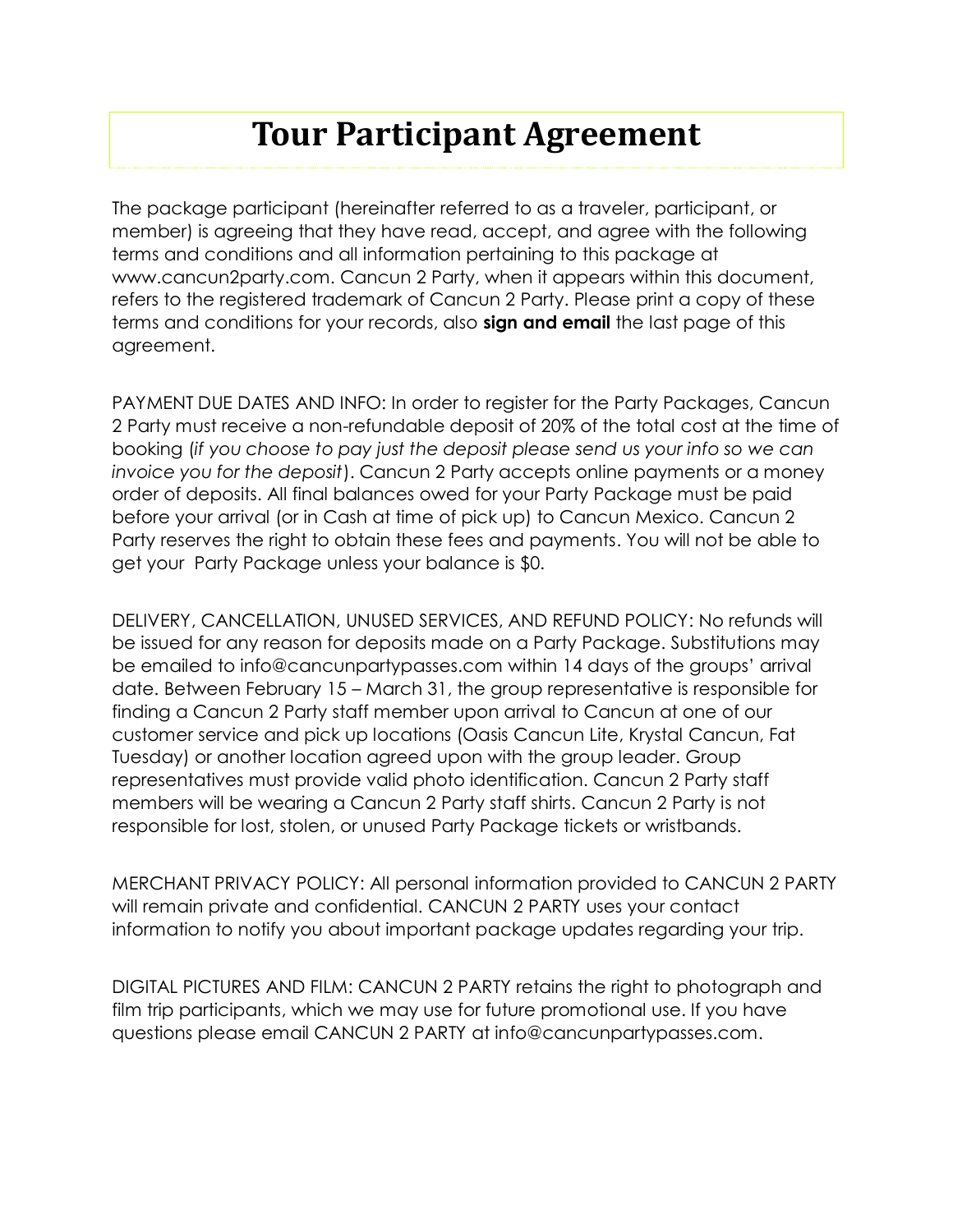PROPERTY DAMAGE DISCLAIMER: Any damage caused by a CANCUN 2 PARTY Package member to any entity of our trips, including but not limited to: vendor properties, or any properties associated with the Party Package will be the sole financial and legal responsibility of that traveler. This includes but is not limited to any fines, fees, legal actions or penalties, or any costs associated with the damages done by a CANCUN 2 PARTY Package traveler. Any member who decides to participate in the damage of property will be removed immediately from the event or venue.

RULES, REGULATIONS, AND RESPONSIBILITY OF THE TRAVELER: CANCUN 2 PARTY and it's suppliers reserve the right to enforce reasonable rules and standards of conduct to facilitate the trip for all trip members' safety and enjoyment. By agreeing to these terms and conditions, you understand and acknowledge that failure to comply with such standards may result in the trip member being removed from any CANCUN 2 PARTY event at the trip participant's expense, without subsequent refund. Each member is responsible for his/her own actions throughout the entire trip. Each member can choose to participate or not participate in any activities during the trip. The participant is solely responsible for any and all consequences due to illegal actions taken during this trip.

The participant understands Mexican laws must be obeyed while vacationing in Mexico, and that the drinking age in Cancun is 18 years of age. By agreeing to these terms, the participant agrees to be of legal drinking age. The participant and/or their guardian understands this package includes activities providing the availability of alcohol, and agrees to proceed with reasonable caution and responsibility of their own actions.

CANCUN 2 PARTY is acting as an intermediary between you and suppliers which includes all event accommodations. CANCUN 2 PARTY is therefore not responsible for any breach of contracts with suppliers or any acts of negligence by suppliers which would result in any inconvenience, loss, damage, injury, or delay to you. CANCUN 2 PARTY will not assume liability for any acts of negligence on behalf of their employees, affiliates, directors, management, student reps, staff members, suppliers, ground operators, and assigns, arising from or out of any CANCUN 2 PARTY function, or event. In addition, CANCUN 2 PARTY does not own or operate any person or entity that provides goods or services for your package and, therefore, cannot be held liable for any acts of negligence by these service providers and suppliers. CANCUN 2 PARTY is not responsible or liable for any loss, injury, theft, pilferage, or damage to your property. CANCUN 2 PARTY travelers must seek any refunds or compensation directly from the suppliers of the services and not from CANCUN 2 PARTY. CANCUN 2 PARTY does not provide, promote, endorse or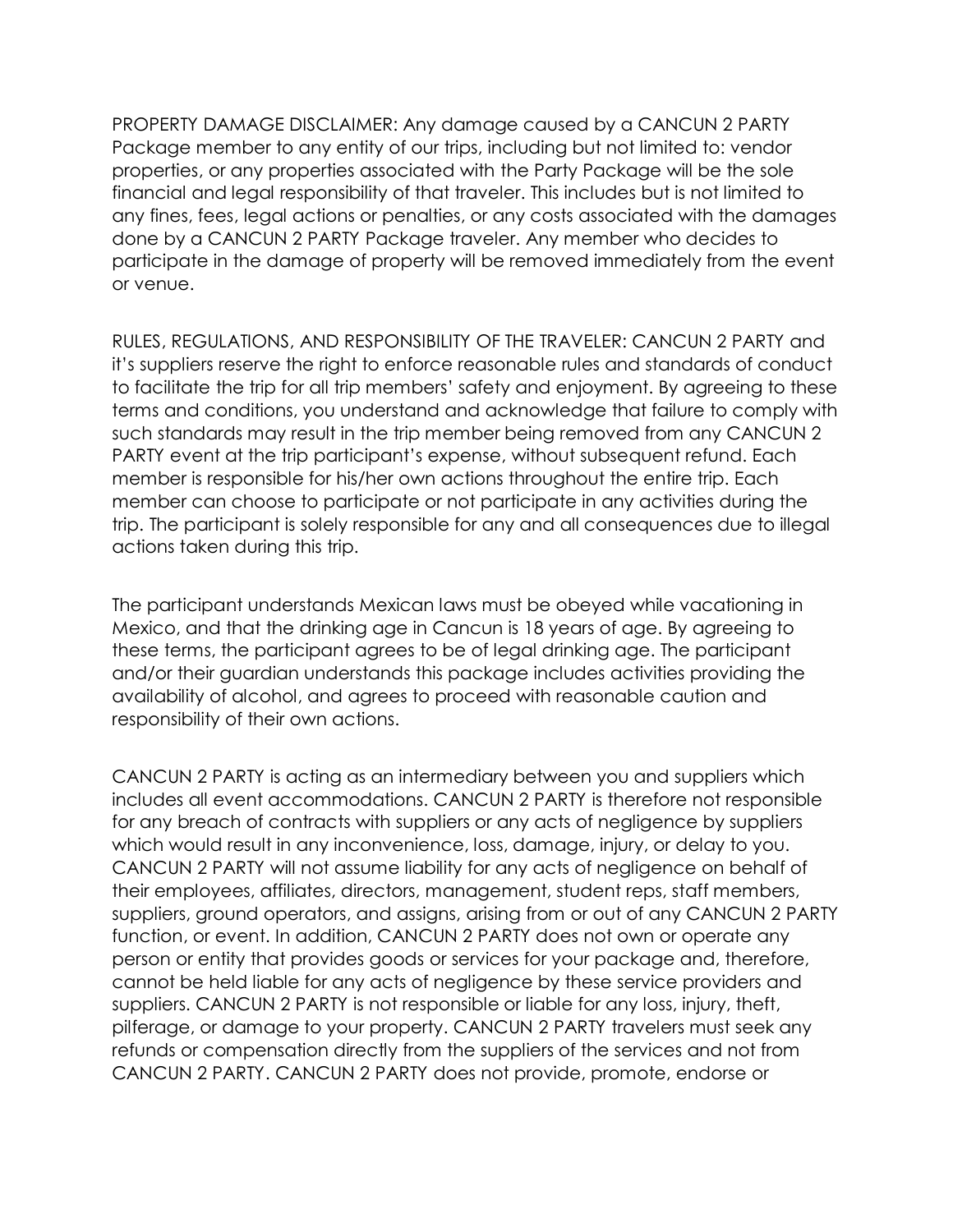condone the use of alcohol or drugs and CANCUN 2 PARTY is not responsible or liable in any way for the use or abuse of alcohol or drugs by anyone at an event.

ACKNOWLEDGMENT OF RISK: The participant in any of the activities provided by CANCUN 2 PARTY understands and specifically acknowledges and recognizes the potential for injury, loss of personal items, and/or death which can result from the participants', or other co-trip participants', use of alcohol and/or their possession and/or use of illegal drugs/narcotics during this trip. The participant also realizes that CANCUN 2 PARTY does not condone nor promote the irresponsible use of alcohol or illegal drugs. The participant acknowledges that risk and dangers may be caused by the negligence or participation of other participants, contractors and/or subcontractors of CANCUN 2 PARTY. The participant also recognizes and acknowledges that risk and dangers may arise from foreseeable and unforeseeable causes, including weather and other acts of nature. The participant fully understands and acknowledges that the aforementioned risks, dangers and hazards may increase during their engagement in any recreational activities which may take place during their trip.

EXPRESS ASSUMPTION OF RISK AND RESPONSIBILITY: In recognition of the inherent risk of the travels and related activities in which the participant is intending to engage, he/she confirms that they are physically and mentally capable of participating in the activity and that he/she will be mature and responsible in his/her behavior and particularly in connection with any alcohol use in which he/she may participate. The participant is willingly and knowingly electing to engage in this Party Package in spite of the potential risk of danger and willingly and voluntarily assumes full responsibility for any injury, loss or damage suffered by or caused by the participant, whether caused in whole or in part by the negligence of the owners, agents, officers, employees, contractors or subcontractors of CANCUN 2 PARTY.

TOURS, CRUISES, EXCURSIONS: All Terms & Conditions outlined in this agreement apply to any additional activity purchased through CANCUN 2 PARTY.

PLEASE NOTE: This Tour Participant Agreement may be changed, modified, supplemented or updated by CANCUN 2 PARTY from time to time without advance notice and participants will be bound by any such changed, modified, supplemented or updated Terms. Unless otherwise indicated, any new content or services added to this website will also be subject to this Tour Participant Agreement effective upon the date of change. The participant is encouraged to review the website and this Agreement periodically for updates and changes.